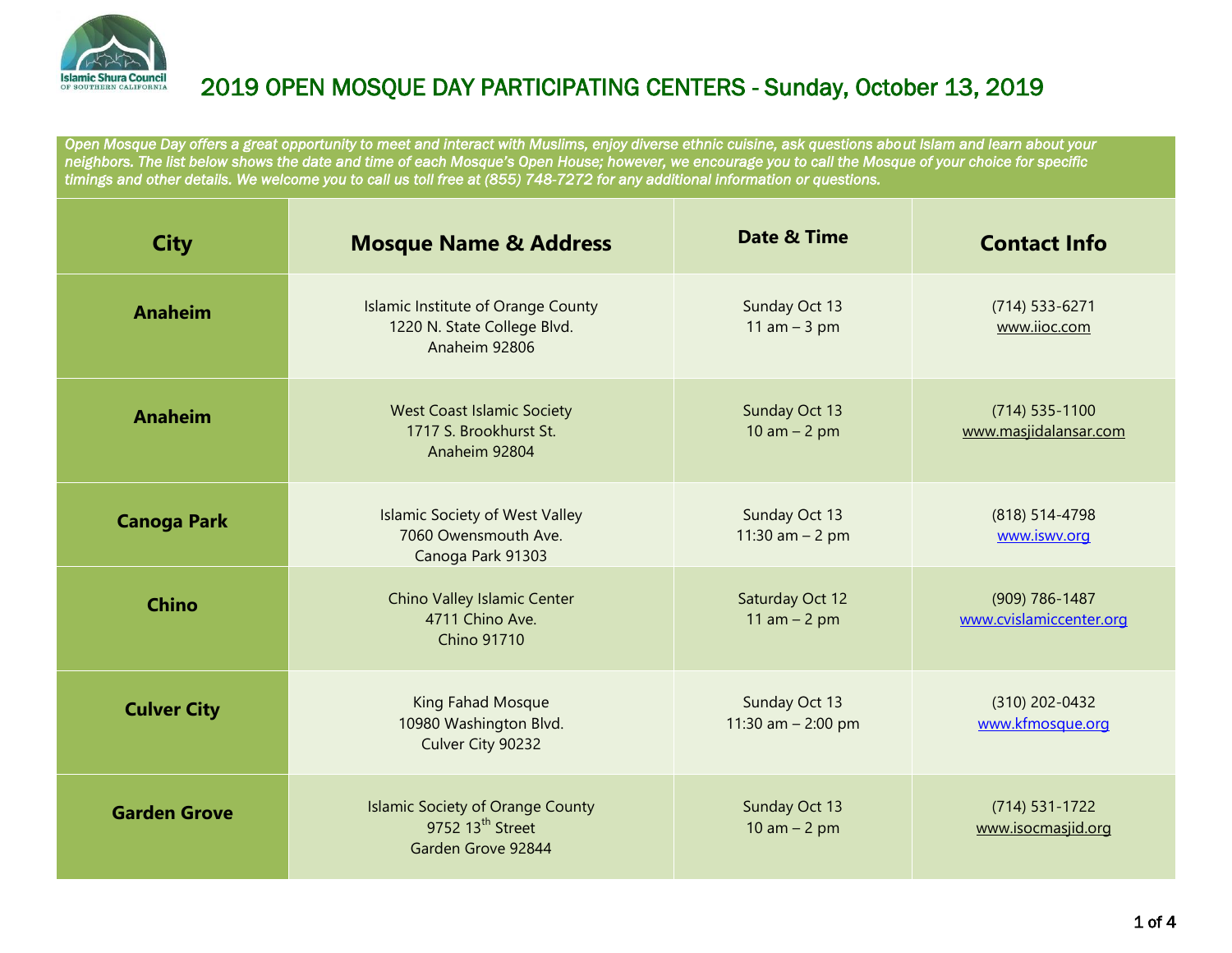

| <b>Irvine</b>           | <b>Islamic Center of Irvine</b><br>2 Truman Street<br><b>Irvine 92620</b>             | Sunday Oct 13<br>$3 \text{ pm} - 5 \text{ pm}$ | (949) 786-4264<br>www.icoi.net                   |
|-------------------------|---------------------------------------------------------------------------------------|------------------------------------------------|--------------------------------------------------|
| <b>La Mirada</b>        | La Mirada Masjid<br>14225 E. Imperial Hwy.<br>La Mirada 90638                         | Sunday Oct 13<br>$1$ pm $-3$ pm                | (562) 902-5999<br>www.masjidlamirada.org         |
| <b>Los Angeles</b>      | Islah-LA/Masjid Ibaadillah<br>2900 W. Slauson Ave.<br>Los Angeles 90043               | Sunday Oct 13<br>11 $am - 2 pm$                | (323) 596-3456<br>http://islahla.com             |
| <b>Long Beach</b>       | Long Beach Islamic Center<br>995 E. 27 <sup>th</sup> Street<br>Signal Hill 90755      | Sunday Oct 13<br>$10$ am $-3$ pm               | (562) 754-1670<br>www.Longbeachislamiccenter.com |
| <b>Long Beach</b>       | Masjid Al-Shareef<br>2104 Orange Ave.<br>Long Beach 90801                             | Sunday Oct 13<br>3 pm - 4:30 pm                | (562) 591-5320                                   |
| <b>Mission Viejo</b>    | <b>Orange County Islamic Foundation</b><br>23581 Madero Dr.<br>Mission Viejo 92691    | Sunday Oct 20<br>11 $am - 3 pm$                | (949) 595-0480<br>www.ocif.org                   |
| <b>Rancho Cucamonga</b> | <b>Islamic Center of Inland Empire</b><br>9212 Baseline Rd.<br>Rancho Cucamonga 91701 | Saturday Oct 12<br>10 am $-$ 4 pm              | (909) 944-1836<br>www.ranchomasjid.org           |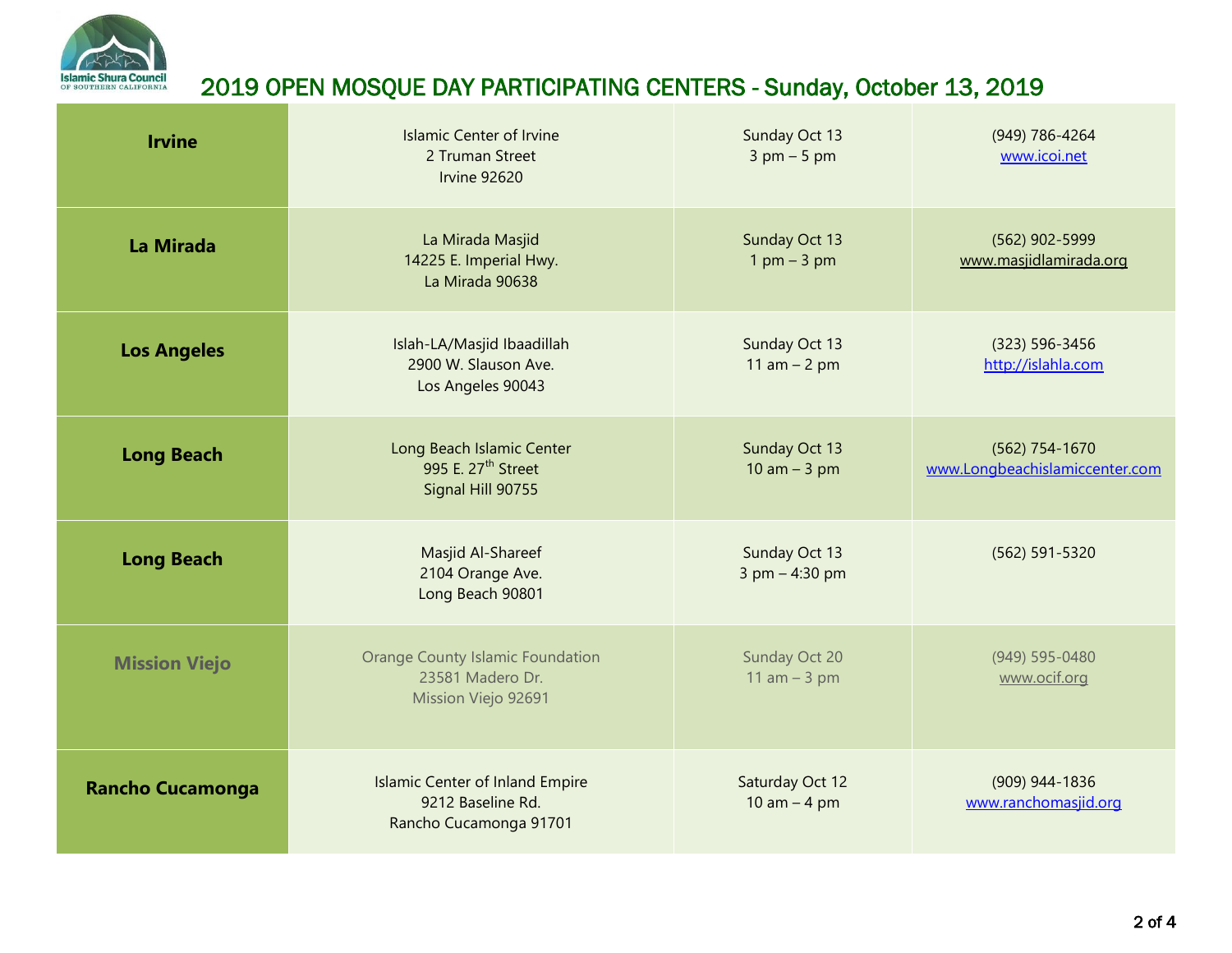

| <b>Riverside</b>       | <b>Islamic Center of Riverside</b><br>1038 W. Linden St.<br>Riverside 92507                      | Sunday Oct 13<br>11 $am - 3 pm$                                  | (951) 684-5466<br>www.masjidriverside.org/ |
|------------------------|--------------------------------------------------------------------------------------------------|------------------------------------------------------------------|--------------------------------------------|
| <b>Rowland Heights</b> | Islamic Center of San Gabriel Valley<br>19164 E. Walnut Dr. North<br>Rowland Heights 91748       | Sunday Oct 13<br>11 $am - 3 pm$                                  | (626) 964-3596<br>www.icsgv.com            |
| <b>Reseda</b>          | <b>Islamic Center of Reseda</b><br>18206 Victory Blvd,<br><b>Reseda 91335</b>                    | Saturday Oct 12 and<br>Sunday Oct 13<br>11 am $-$ 1 pm both days | (818) 996-9116<br>www.masjidreseda.com     |
| <b>San Diego</b>       | <b>Islamic Center of San Diego</b><br>7050 Eckstrom Ave.<br>San Diego 92111                      | Sunday Oct 13<br>2 pm - 4:30 pm                                  | (858) 278-5240<br>www.icsd.org             |
| <b>San Gabriel</b>     | <b>Masjid Gibrael</b><br>1301 E. Las Tunas<br>San Gabriel 91776                                  | Sunday Oct 13<br>11:30 $am - 3 pm$                               | $(626)$ 285-2573<br>www.masjidgibrael.org  |
| <b>Santa Clarita</b>   | Al-Umma Center of SCV<br>(Canyon Country Masjid)<br>18027 Sierra Hwy<br>Santa Clarita 91351      | Saturday Oct 12<br>$1 \text{ pm} - 3 \text{ pm}$                 | (661) 347-8367<br>www.aucscv.org           |
| <b>Santa Clarita</b>   | <b>Islamic Center of Santa Clarita Valley</b><br>28877 Bouquet Canyon Rd.<br>Santa Clarita 91390 | Sunday Oct 13<br>$9 am - 3 pm$                                   | (661) 998-3439<br>www.icscv.org            |